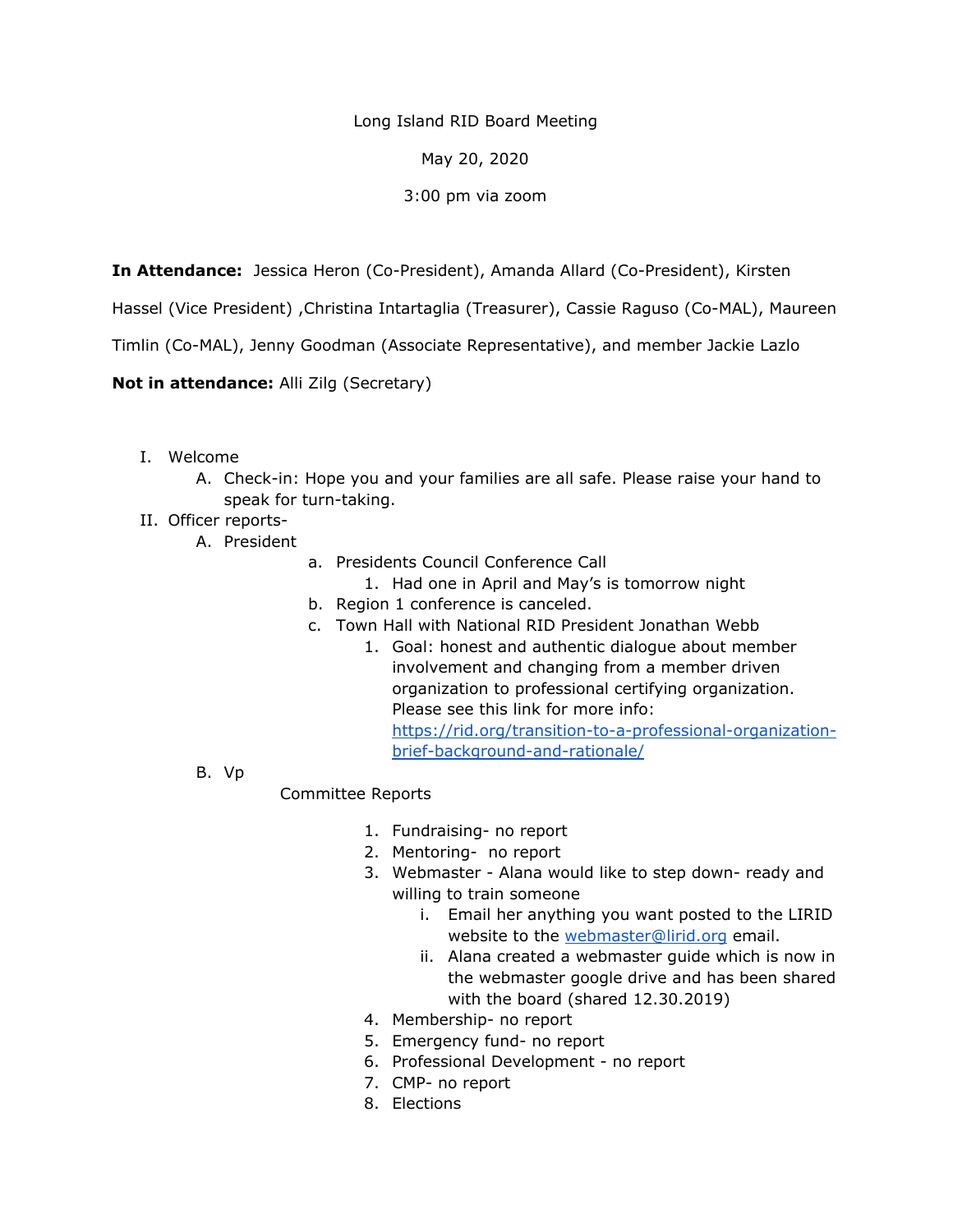- i. Call for nominations went out March 1, 2020. Metros call went out April 1st.
- ii. No accepted nominations yet for president, vp & treasurer
- iii. Brainstorm possible candidates
- iv. If needed, here is how to proceed with appointing a steering committee:

*LIRID Bylaws Section 6, E.: In the event that the positions of president or co-presidents and vice president are vacant, the outgoing board will appoint an ad hoc steering committee for the purpose of maintaining the organization and adhering to the requirements and policies of RID. The committee will be responsible for holding elections when there are enough interested parties. The Board of Directors will accept recommendations for committee members from the general membership until the day before the final board meeting of the year at which time the committee members will be named and shared with the general membership.*

1.no one accepts nomination for pres and/or vp

2. On June 15th (arbitrary) we announce we have no accepted nominations and ask for nominations for a steering committee. We give 7 days for nominations.

3. June 22nd, we have a board meeting---we (the board) decide and announce the steering committee--no election is needed. The committee is appointed.

4. June 30th: our term ends and the steering committee is responsible for submitting annual reports and IRS paperwork annually.

- 9. Ad hoc COVID-19 committee
	- i. Sharing information on website and FB with our members and Deaf community
	- ii. Headed by Tara Tobin Rogers. Committee members Alana Miller-Engel, Jamie Forman, Gabrielle Pollard, Deanna
	- iii. New FB Page name: Long Island Deaf and Interpreting Community
	- iv. Advertised via email and FB
- C. Secretary

-Minutes approval- Alli will make sure all minutes are posted on Google

Drive for the board to vote on

-Send approved minutes for Alana to post on website

-please review and check off past minutes

D. Treasurer

-Funds in Paypal: \$52.80

-Funds in bank: 8,407.76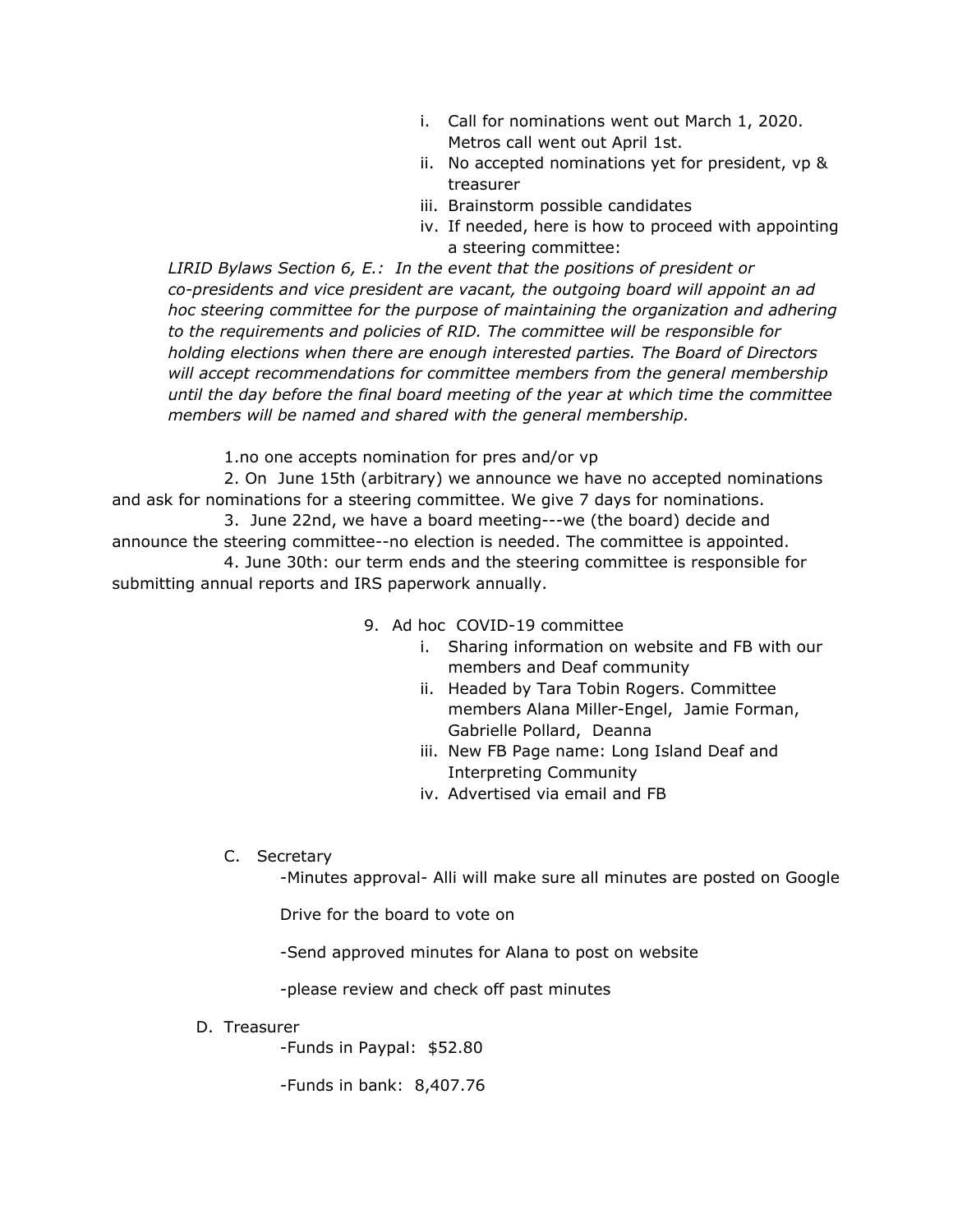## Money spent: \$144/month for storage unit

- E. MAL:
	- 1. please be active on social media
	- 2. Mailbox unattainable since the mall is closed
- F. Associate rep
	- 1. Supporting interpreting students virtually
		- 1. Sent surveys--5 working terps for mentees and 2 certs willing work as mentors
		- 2. Partnering with metro

## III. Old Business

- A. C/DI Scholarship Fund
	- 1. Announced at General Meeting- no further information for now
- B. NYC Region 1 Conference--canceled
	- 1. -I'll keep the syrup and rip up the reimbursement check if you agree
- C. Conference scholarships
	- 1. What do we do for the winner? -tabled
- D. Membership- renewals
	- 1. Idea; free membership for all members/prospective members for this fiscal year. RID dues were extended till Oct 31st, 2020. At that time they will revisit the need for an additional extension.
	- 2. LIRID can "suspend the enforcement of bylaws regarding member dues" (can't suspend the bylaws but you can suspend ENFORCEMENT) as long as there is a reasonable explanation (COVID-19) and it won't incur a debt that would lead to bankruptcy. Must be a quorum (majority of board of directors)
	- 3. LIRID board has voted to suspend enforcement of bylaws regarding membership dues because of COVID-19. Dues will be waived for the 2020-2021 fiscal year. Members will be considered members in good standing until Oct 31st. On November 1st, all members must be in good standing with RID to be considered in good standing with LIRID.
- II. New Business
	- A. CMP Renewal-due Sept 30th--Treasurer will pay
	- B. Transition to the new board
		- 1. Zoom meeting or meet-up depending on safety
		- 2. Make plan to transition smoothly
			- 1. Check google drive to make sure all info is there and organized.
			- 2. How will we get keys, materials to new board
	- C. Renewal process is not clear--can it be streamlined
		- 1. Can we use a google form? Or yes or no for current members?
		- 2. Opportunity to get more members
	- D. Would love to see a history of past boards--who has been the past boards